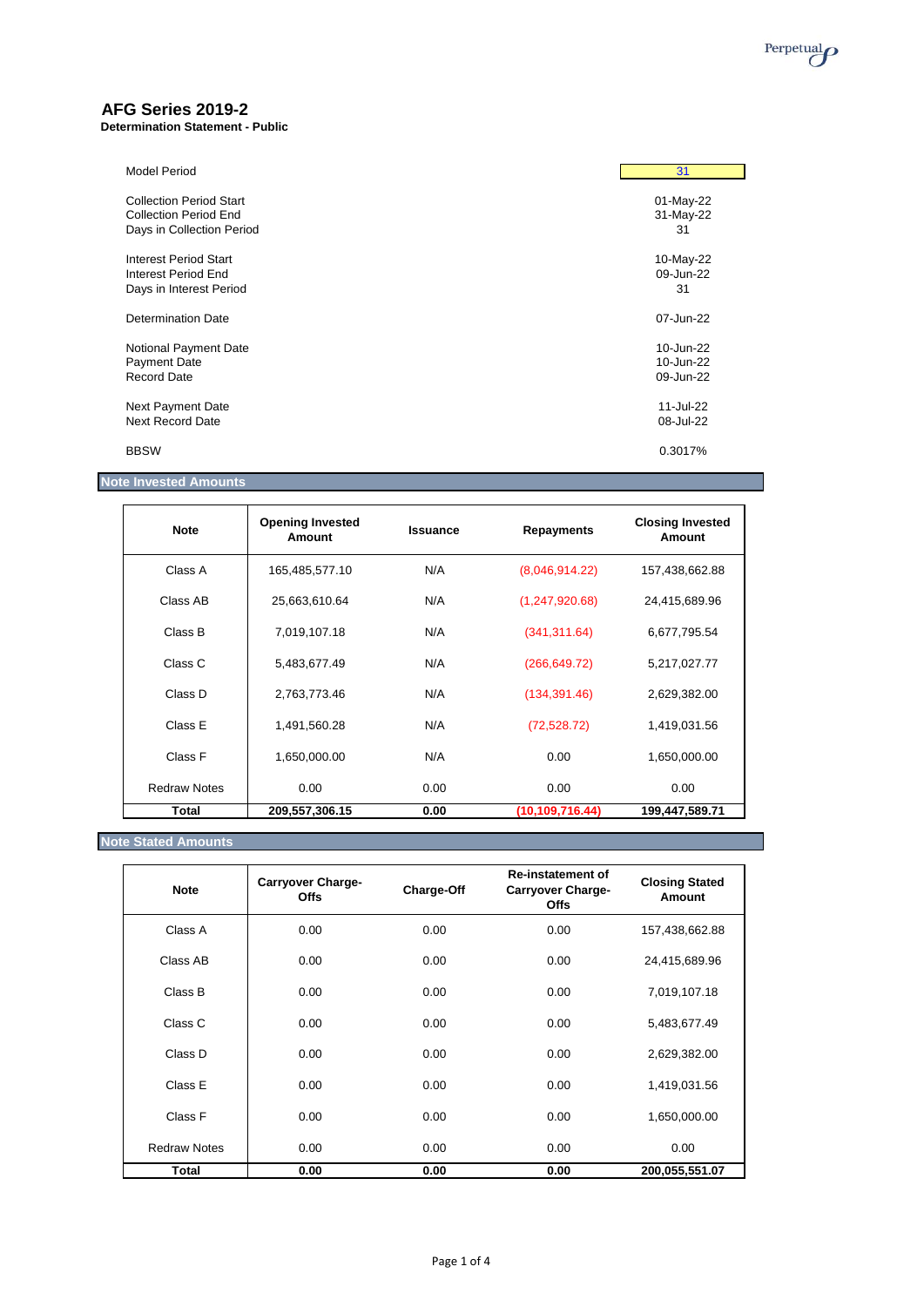#### **Interest Payments**

| <b>Note</b>         | <b>Coupon Rate</b> | <b>Current Period</b><br>Interest | <b>Interest Paid</b> | <b>Unpaid Interest</b> |
|---------------------|--------------------|-----------------------------------|----------------------|------------------------|
| Class A             | 1.4517%            | 204,035.56                        | 204,035.56           | 0.00                   |
| Class AB            | 2.0517%            | 44,719.86                         | 44.719.86            | 0.00                   |
| Class B             | 2.3517%            | 14,019.50                         | 14,019.50            | 0.00                   |
| Class C             | 2.8017%            | 13,048.55                         | 13,048.55            | 0.00                   |
| Class D             | 4.0517%            | 9,510.61                          | 9,510.61             | 0.00                   |
| Class E             | 6.0517%            | 7.666.32                          | 7,666.32             | 0.00                   |
| Class F             | <b>NR</b>          | NR.                               | <b>NR</b>            | <b>NR</b>              |
| <b>Redraw Notes</b> | 0.3017%            | 0.00                              | 0.00                 | 0.00                   |

## **Subordination / Factors**

| <b>Note</b>         | Original<br><b>Subordination</b> | <b>Current</b><br><b>Subordination</b> | <b>Bond Factor</b> | <b>Opening Pool Factor</b> |
|---------------------|----------------------------------|----------------------------------------|--------------------|----------------------------|
| Class A             | 10.0000%                         | 21.0626%                               | 34.9864%           | 41.9115%                   |
| Class AB            | 4.1500%                          | 8.8210%                                | 83.4724%           | 41.9115%                   |
| Class B             | 2.5500%                          | 5.4728%                                | 83.4724%           | 41.9115%                   |
| Class C             | 1.3000%                          | 2.8571%                                | 83.4724%           | 41.9115%                   |
| Class D             | 0.6700%                          | 1.5388%                                | 83.4724%           | 41.9115%                   |
| Class E             | 0.3300%                          | 0.8273%                                | 83.4724%           | 41.9115%                   |
| Class F             | N/A                              | N/A                                    | 100.0000%          | N/A                        |
| <b>Redraw Notes</b> | N/A                              | N/A                                    | N/A                | N/A                        |

### **Risk Retention Undertaking**

**AFGS confirms that it continues to retain a material net economic interest of not less than 5% in the AFG2019-2 Trust – Series 2019-2 securitisation transaction in accordance with the EU Securitisation Regulation. These notes are either held directly by AFGS or in the Retention Vehicles (the shares of which are 100% held by AFGS)** 

**For access to EU Regulatory Reporting, please see the below webpage** <https://www.afgonline.com.au/corporate/investors/investor-reports/>

### **Prepayment Summary**

| Repayments                                                                                     | 14,181,634.07                              |
|------------------------------------------------------------------------------------------------|--------------------------------------------|
| <b>Partial Prepayments</b><br><b>Full Prepayments</b><br><b>Scheduled Principal Repayments</b> | 4,131,125.30<br>9,448,225.04<br>602,283.73 |
| <b>Total Principal Repaid</b>                                                                  | 14,181,634.07                              |
| Less Redraws                                                                                   | (4,071,917.63)                             |
| <b>Principal Available For Distribution</b>                                                    | 10,109,716.44                              |
| Single Monthly Mortality Rate (SMM)<br><b>Constant Prepayment Rate (CPR)</b>                   | 4.5500%<br>42.8111%                        |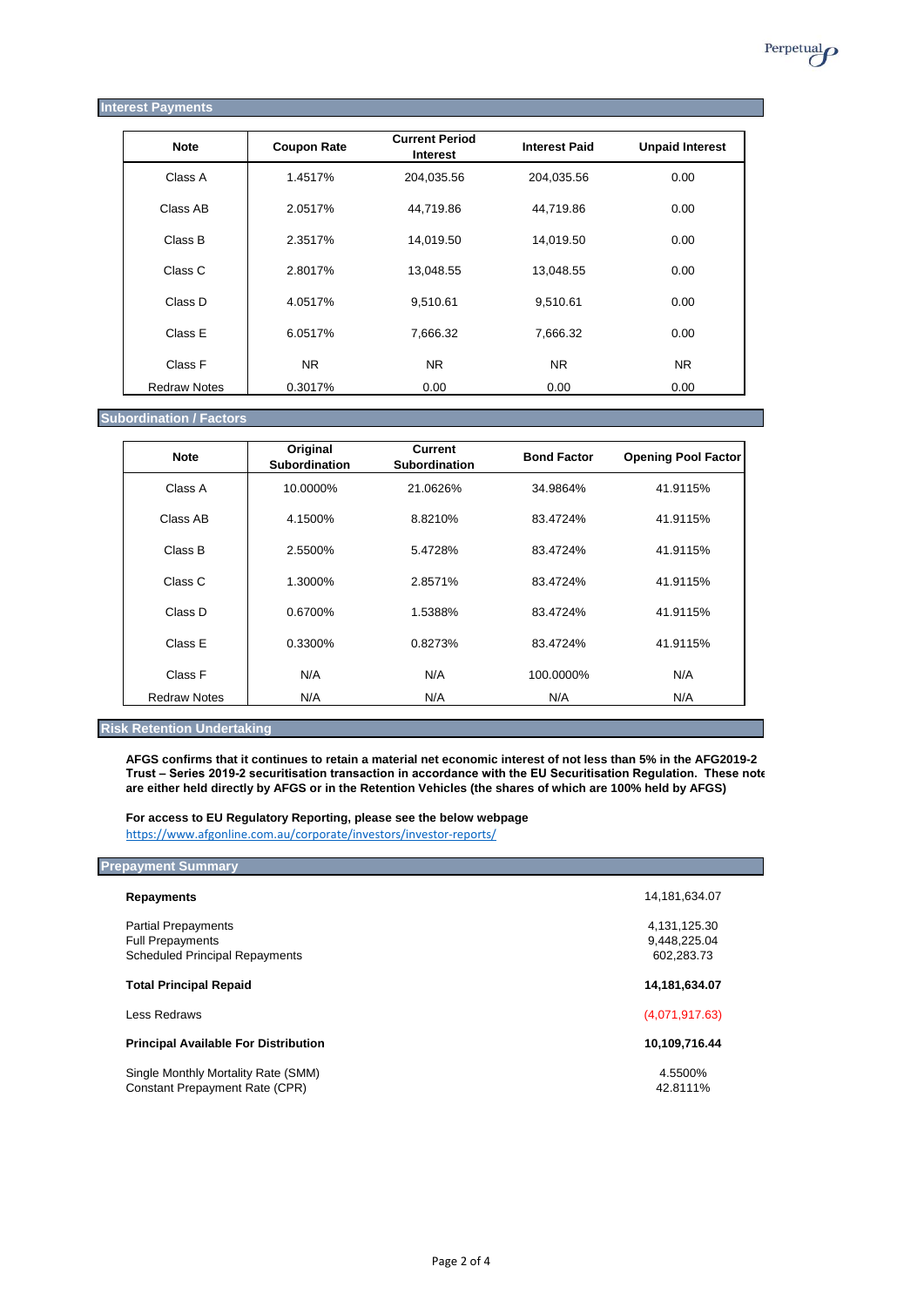

| <b>Credit Enhancement</b> |  |
|---------------------------|--|
|                           |  |

| <b>Threshold Rate</b> |  |
|-----------------------|--|
|-----------------------|--|

| <b>Threshold Rate</b><br>2.2820%<br>Weighted Average Borrower Rate<br>3.1943%<br><b>Threshold Rate Review Trigger</b><br><b>FALSE</b><br>Threshold Rate Subsidy<br>0.00<br>Threshold Rate Subsidy Deposit by Trust Manager<br>0.00<br><b>Redraw Notes</b><br><b>Redraw Limit Parameter</b><br>1.0000%<br>Aggregate Invested Amount of Notes<br>209,557,306.15<br><b>Redraw Limit</b><br>2,095,573.06<br>Opening Balance of the Principal Draw<br>0.00<br><b>Principal Draw</b><br>0.00<br>Repayment of Principal Draw<br>0.00<br>Closing Balance of the Principal Draw<br>0.00<br><b>Liquidity Facility</b><br><b>Liquidity Limit</b><br>2,095,573.06<br>Un-utilised portion of Liquidity Facility<br>2,095,573.06<br>Carryover balance of Liquidity Advances<br>0.00<br><b>Liquidity Draw</b><br>0.00<br>Repayment of Liquidity Draws<br>0.00<br>Closing balance of Liquidity Advances<br>0.00<br>Opening Balance of the Extraordinary Expense Reserve<br>150,000.00<br>Extraordinary Expense Reserve Draw<br>0.00<br>Deposit to the Extraordinary Expense Reserve<br>0.00<br>Closing Balance of the Extraordinary Expense Reserve<br>150,000.00<br>Opening Balance of the Amortisation Ledger<br>0.00<br>Deposit to Amortisation Ledger<br>0.00<br>Amortisation Ledger Draw<br>0.00<br>Closing Balance of the Amortisation Ledger<br>0.00 |                                      |  |
|---------------------------------------------------------------------------------------------------------------------------------------------------------------------------------------------------------------------------------------------------------------------------------------------------------------------------------------------------------------------------------------------------------------------------------------------------------------------------------------------------------------------------------------------------------------------------------------------------------------------------------------------------------------------------------------------------------------------------------------------------------------------------------------------------------------------------------------------------------------------------------------------------------------------------------------------------------------------------------------------------------------------------------------------------------------------------------------------------------------------------------------------------------------------------------------------------------------------------------------------------------------------------------------------------------------------------------------------|--------------------------------------|--|
|                                                                                                                                                                                                                                                                                                                                                                                                                                                                                                                                                                                                                                                                                                                                                                                                                                                                                                                                                                                                                                                                                                                                                                                                                                                                                                                                             |                                      |  |
|                                                                                                                                                                                                                                                                                                                                                                                                                                                                                                                                                                                                                                                                                                                                                                                                                                                                                                                                                                                                                                                                                                                                                                                                                                                                                                                                             |                                      |  |
|                                                                                                                                                                                                                                                                                                                                                                                                                                                                                                                                                                                                                                                                                                                                                                                                                                                                                                                                                                                                                                                                                                                                                                                                                                                                                                                                             |                                      |  |
|                                                                                                                                                                                                                                                                                                                                                                                                                                                                                                                                                                                                                                                                                                                                                                                                                                                                                                                                                                                                                                                                                                                                                                                                                                                                                                                                             |                                      |  |
|                                                                                                                                                                                                                                                                                                                                                                                                                                                                                                                                                                                                                                                                                                                                                                                                                                                                                                                                                                                                                                                                                                                                                                                                                                                                                                                                             |                                      |  |
|                                                                                                                                                                                                                                                                                                                                                                                                                                                                                                                                                                                                                                                                                                                                                                                                                                                                                                                                                                                                                                                                                                                                                                                                                                                                                                                                             |                                      |  |
|                                                                                                                                                                                                                                                                                                                                                                                                                                                                                                                                                                                                                                                                                                                                                                                                                                                                                                                                                                                                                                                                                                                                                                                                                                                                                                                                             |                                      |  |
|                                                                                                                                                                                                                                                                                                                                                                                                                                                                                                                                                                                                                                                                                                                                                                                                                                                                                                                                                                                                                                                                                                                                                                                                                                                                                                                                             |                                      |  |
|                                                                                                                                                                                                                                                                                                                                                                                                                                                                                                                                                                                                                                                                                                                                                                                                                                                                                                                                                                                                                                                                                                                                                                                                                                                                                                                                             |                                      |  |
|                                                                                                                                                                                                                                                                                                                                                                                                                                                                                                                                                                                                                                                                                                                                                                                                                                                                                                                                                                                                                                                                                                                                                                                                                                                                                                                                             |                                      |  |
|                                                                                                                                                                                                                                                                                                                                                                                                                                                                                                                                                                                                                                                                                                                                                                                                                                                                                                                                                                                                                                                                                                                                                                                                                                                                                                                                             |                                      |  |
|                                                                                                                                                                                                                                                                                                                                                                                                                                                                                                                                                                                                                                                                                                                                                                                                                                                                                                                                                                                                                                                                                                                                                                                                                                                                                                                                             |                                      |  |
|                                                                                                                                                                                                                                                                                                                                                                                                                                                                                                                                                                                                                                                                                                                                                                                                                                                                                                                                                                                                                                                                                                                                                                                                                                                                                                                                             | <b>Principal Draw</b>                |  |
|                                                                                                                                                                                                                                                                                                                                                                                                                                                                                                                                                                                                                                                                                                                                                                                                                                                                                                                                                                                                                                                                                                                                                                                                                                                                                                                                             |                                      |  |
|                                                                                                                                                                                                                                                                                                                                                                                                                                                                                                                                                                                                                                                                                                                                                                                                                                                                                                                                                                                                                                                                                                                                                                                                                                                                                                                                             |                                      |  |
|                                                                                                                                                                                                                                                                                                                                                                                                                                                                                                                                                                                                                                                                                                                                                                                                                                                                                                                                                                                                                                                                                                                                                                                                                                                                                                                                             |                                      |  |
|                                                                                                                                                                                                                                                                                                                                                                                                                                                                                                                                                                                                                                                                                                                                                                                                                                                                                                                                                                                                                                                                                                                                                                                                                                                                                                                                             |                                      |  |
|                                                                                                                                                                                                                                                                                                                                                                                                                                                                                                                                                                                                                                                                                                                                                                                                                                                                                                                                                                                                                                                                                                                                                                                                                                                                                                                                             |                                      |  |
|                                                                                                                                                                                                                                                                                                                                                                                                                                                                                                                                                                                                                                                                                                                                                                                                                                                                                                                                                                                                                                                                                                                                                                                                                                                                                                                                             |                                      |  |
|                                                                                                                                                                                                                                                                                                                                                                                                                                                                                                                                                                                                                                                                                                                                                                                                                                                                                                                                                                                                                                                                                                                                                                                                                                                                                                                                             |                                      |  |
|                                                                                                                                                                                                                                                                                                                                                                                                                                                                                                                                                                                                                                                                                                                                                                                                                                                                                                                                                                                                                                                                                                                                                                                                                                                                                                                                             |                                      |  |
|                                                                                                                                                                                                                                                                                                                                                                                                                                                                                                                                                                                                                                                                                                                                                                                                                                                                                                                                                                                                                                                                                                                                                                                                                                                                                                                                             |                                      |  |
|                                                                                                                                                                                                                                                                                                                                                                                                                                                                                                                                                                                                                                                                                                                                                                                                                                                                                                                                                                                                                                                                                                                                                                                                                                                                                                                                             |                                      |  |
|                                                                                                                                                                                                                                                                                                                                                                                                                                                                                                                                                                                                                                                                                                                                                                                                                                                                                                                                                                                                                                                                                                                                                                                                                                                                                                                                             |                                      |  |
|                                                                                                                                                                                                                                                                                                                                                                                                                                                                                                                                                                                                                                                                                                                                                                                                                                                                                                                                                                                                                                                                                                                                                                                                                                                                                                                                             |                                      |  |
|                                                                                                                                                                                                                                                                                                                                                                                                                                                                                                                                                                                                                                                                                                                                                                                                                                                                                                                                                                                                                                                                                                                                                                                                                                                                                                                                             |                                      |  |
|                                                                                                                                                                                                                                                                                                                                                                                                                                                                                                                                                                                                                                                                                                                                                                                                                                                                                                                                                                                                                                                                                                                                                                                                                                                                                                                                             | <b>Extraordinary Expense Reserve</b> |  |
|                                                                                                                                                                                                                                                                                                                                                                                                                                                                                                                                                                                                                                                                                                                                                                                                                                                                                                                                                                                                                                                                                                                                                                                                                                                                                                                                             |                                      |  |
|                                                                                                                                                                                                                                                                                                                                                                                                                                                                                                                                                                                                                                                                                                                                                                                                                                                                                                                                                                                                                                                                                                                                                                                                                                                                                                                                             |                                      |  |
|                                                                                                                                                                                                                                                                                                                                                                                                                                                                                                                                                                                                                                                                                                                                                                                                                                                                                                                                                                                                                                                                                                                                                                                                                                                                                                                                             |                                      |  |
|                                                                                                                                                                                                                                                                                                                                                                                                                                                                                                                                                                                                                                                                                                                                                                                                                                                                                                                                                                                                                                                                                                                                                                                                                                                                                                                                             |                                      |  |
|                                                                                                                                                                                                                                                                                                                                                                                                                                                                                                                                                                                                                                                                                                                                                                                                                                                                                                                                                                                                                                                                                                                                                                                                                                                                                                                                             |                                      |  |
|                                                                                                                                                                                                                                                                                                                                                                                                                                                                                                                                                                                                                                                                                                                                                                                                                                                                                                                                                                                                                                                                                                                                                                                                                                                                                                                                             | <b>Amortisation Ledger</b>           |  |
|                                                                                                                                                                                                                                                                                                                                                                                                                                                                                                                                                                                                                                                                                                                                                                                                                                                                                                                                                                                                                                                                                                                                                                                                                                                                                                                                             |                                      |  |
|                                                                                                                                                                                                                                                                                                                                                                                                                                                                                                                                                                                                                                                                                                                                                                                                                                                                                                                                                                                                                                                                                                                                                                                                                                                                                                                                             |                                      |  |
|                                                                                                                                                                                                                                                                                                                                                                                                                                                                                                                                                                                                                                                                                                                                                                                                                                                                                                                                                                                                                                                                                                                                                                                                                                                                                                                                             |                                      |  |
|                                                                                                                                                                                                                                                                                                                                                                                                                                                                                                                                                                                                                                                                                                                                                                                                                                                                                                                                                                                                                                                                                                                                                                                                                                                                                                                                             |                                      |  |